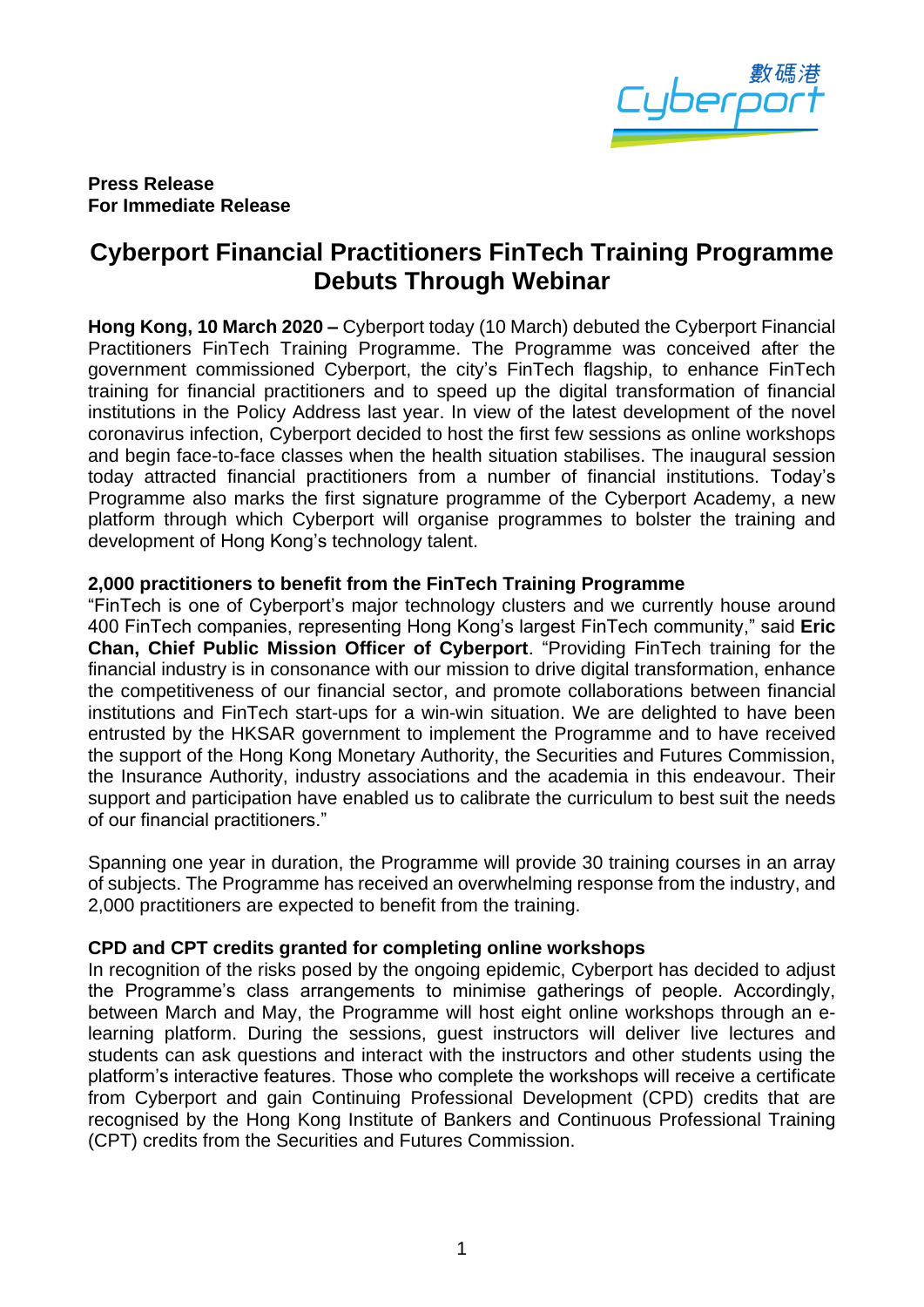

Today's inaugural online workshop was hosted by **Victor Lang, co-founder and Chief Operating Officer of gini,** a Cyberport start-up that developed a smart wealth management app. Lang explored the topic of "Customer Centricity", a crucial aspect of the financial industry in which service is key. As technology advances and online and mobile banking become prevalent, banking customers increasingly expect a higher degree of flexibility and autonomy from banks. Lang shared gini's experience in designing an intelligent wealth management app that operates across banks and regions and that delivers an easy-to-use and data-secure user experience. He examined what consumers today expect from financial products and how new customer demands can be met when designing innovative financial products.

During the next three months, the Programme will feature seven other online workshops that will examine such topics as capital markets, payment platforms, digital assets management, virtual banks, open banking and APIs, and collaboration between financial institutions and start-ups. Cyberport will initiate face-to-face classes when the epidemic abates, including inviting renowned overseas FinTech experts to come to Hong Kong and share the global FinTech mega trends and the digital transformation strategies of financial institutions. These sessions will cater to senior executives of financial institutions as well, as the Programme hopes to encourage decision-makers to promote digital transformation in their businesses.

### **Cyberport Academy bolsters training of technology talent**

To address the upcoming demand for technology talent and to cater to Hong Kong's development strategies, Cyberport will launch the **Cyberport Academy** this year. The Academy will offer an open platform to engage top technology, private, and academic institutions and to provide quality tech and entrepreneurial training to youth and industry practitioners from different sectors. Cyberport's goals are to pass on and democratise tech knowledge; connect academic institutions, professional bodies, and enterprises; offer development opportunities for tech talent; and enrich and expand Hong Kong's tech talent pool to support the city's long-term economic growth. The Cyberport Academy will also consolidate and enhance Cyberport's existing talent training and development programmes, introduce new initiatives, and strengthen Hong Kong's role as an international innovation and technology hub.

In addition to the FinTech Training Programme, Cyberport will organise a number of activities at the Cyberport Academy that will inspire and encourage more young people to join the I&T industry. These include accredited technology and entrepreneurial training courses, internships, and job-matching programmes. Cyberport will also collaborate with businesses and research agencies to conduct tech application surveys and research and to assume the role of a tech thinktank.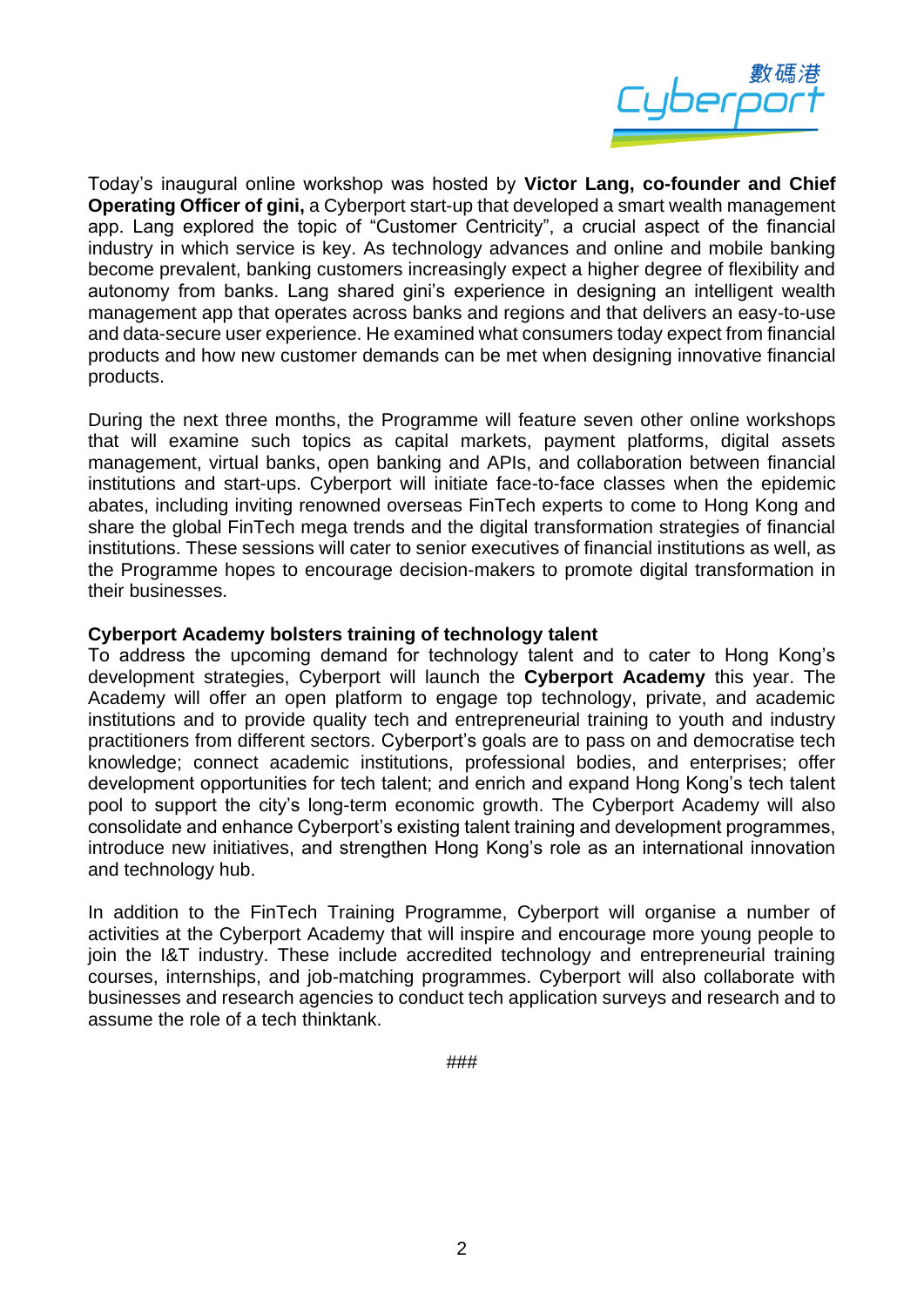

For high resolution photos, please download via this [link.](https://drive.google.com/open?id=10S6jf-GwxA7mkZHUVOEzB_cn2X6g7zyW)



when designing innovative financial products.

For media enquiry, please contact:

**Yuan Tung Financial Relations** Hing-fung Wong Tel: (852) 9031 4049 Email: [hfwong@yuantung.com.hk](mailto:hfwong@yuantung.com.hk) **Cyberport Corporate Communications Team** Tiffany Lau Tel: (852) 3166 3905 Email: [tiffanylau@cyberport.hk](mailto:tiffanylau@cyberport.hk)